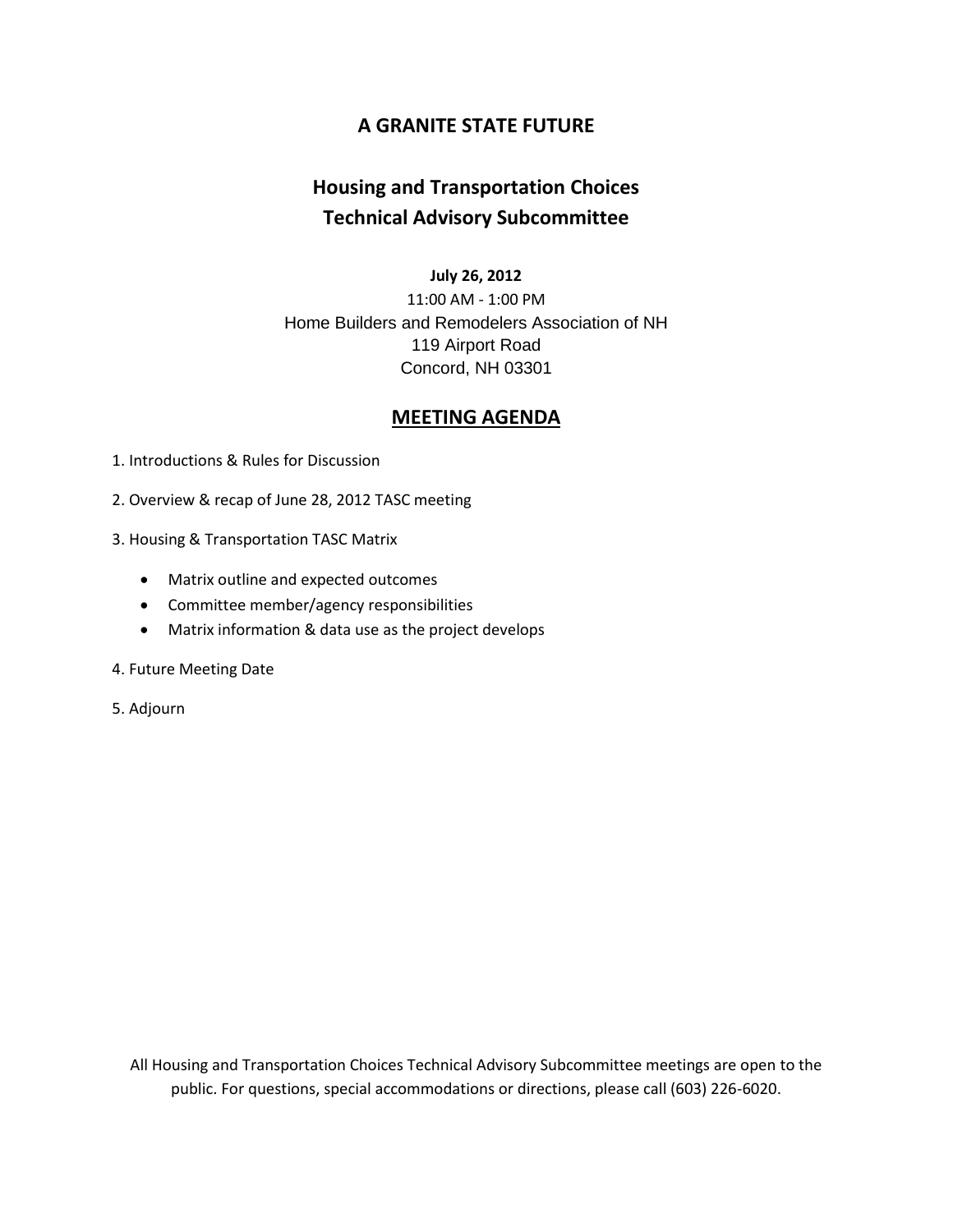# **A GRANITE STATE FUTURE**

## **Housing and Transportation Choices Technical Advisory Subcommittee**

July 26, 2012- 11:00 AM Central NH Regional Planning Commission 28 Commercial Street #3 Concord, NH 03301

#### **Participants:**

Becky Ohler-NHDES & Chair of Housing and Transportation Choices TASC Ruairi O'Mahony- CHNRPC Tim Roache- Nashua RPC Nate Miller- UVLSRPC J.B. Mack- SWRPC Van Chestnut-NH Transit Association Dave Hennessey-Coldwell Banker Tom Irwin-Conservation Law Foundation Arlene Kershaw-Easter Seals NH Laurel Redden-Housing Action NH Tom Moses- Home Builders and Remodelers Association of NH (HBRANH) Dan Smith-NHHFA Tim White-SNHPC Paul Morin-HBRANH Tricia Grahame-HBRANH

#### **MEETING NOTES**

#### **1. Introductions and Rules for Discussion**

Chair Ohler called the meeting to order and reiterated the group's rules for discussion that were agreed to at the previous meeting.

#### **2. Review and Approve Minutes of June 28, 2012 TASC Meeting**

Dan Smith made a motion to approve the draft minutes as written. Tom Moses seconded the motion. The minutes were approved by unanimous consent.

#### **3. Overview and Recap of June 28, 2012 TASC Meeting**

Regional Planning Commission staff summarized aspects of the Granite State Future Project and how the Housing and Transportation TASC informs the process. Ruairi O'Mahony explained how the work that the TASC is doing will inform nine regional plans in New Hampshire. Tim Roache explained how the process is guided by US Housing and Urban Development's livability principles. J. B. Mack summarized the relevant appendices for the assigned livability principles.

#### **4. Housing and Transportation TASC Matrix**

Chair Ohler and Ruairi O'Mahony discussed conversations they had since the last meeting and difficulties they had in filling out the matrix. Chair Ohler explained how staff from NHDES (many of whom are involved in the TASC process) were approaching the matrix by breaking it down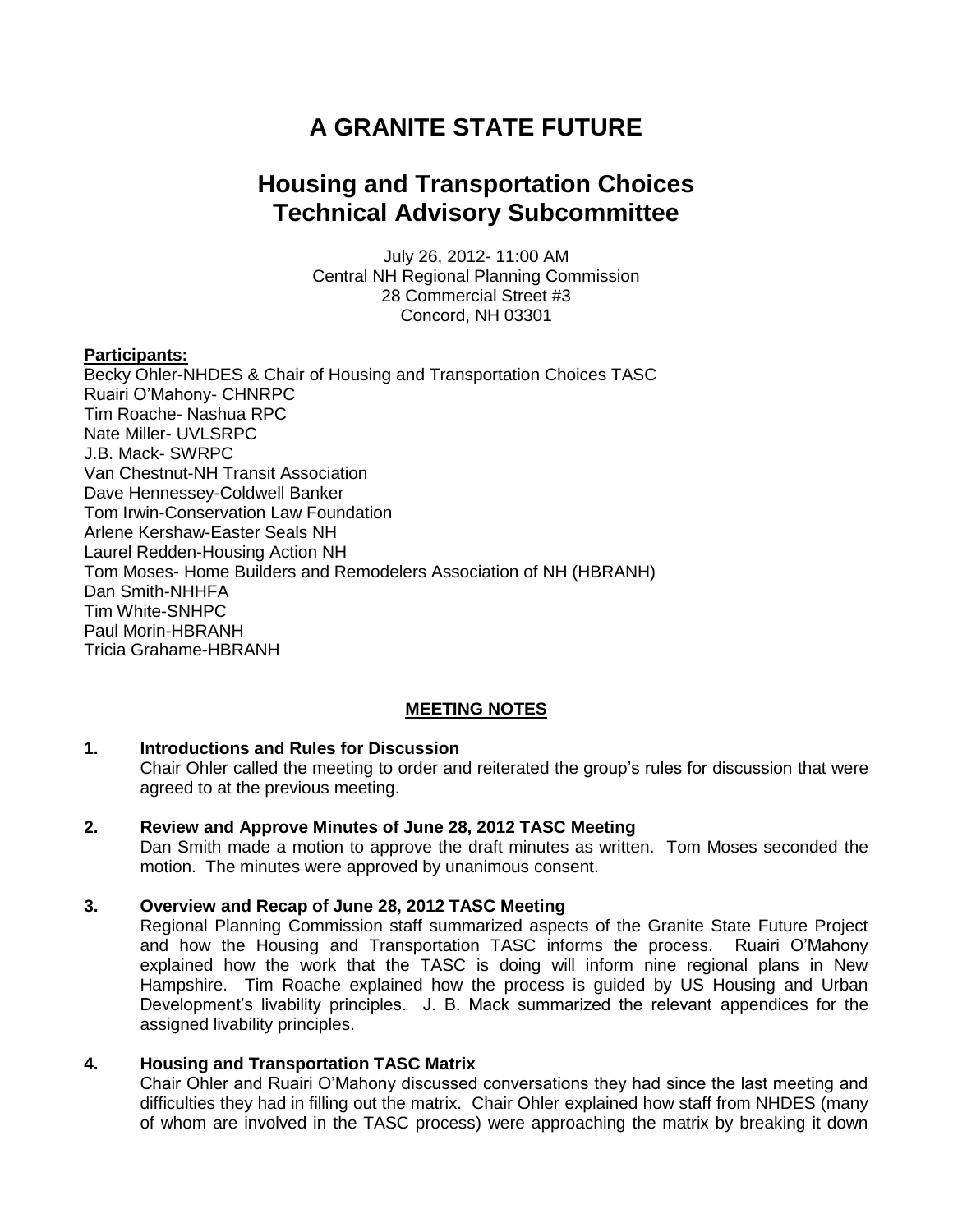further. For example, instead of combining "policies", "goals", "principles" and "questions to be asked" in one box, which are very different, NHDES has elected to have "policies", "goals," etc, be assigned their own column headers in the matrix. Chair Ohler showed an example from Chris Skoglund at NHDES which had links to resources and was indexed by numbers to show where resources come up in more than one box for tracking purposes. Tim Roache suggested that we focus on the housing and transportation row headers of the matrix. Chair Ohler countered that it is her understanding to show the nexus between each column and row header as appropriate. Ruairi O'Mahony explained that the TASC has been given direction to indicate no more than five resources, policies, etc. for each box in the matrix. However, he proposed that the TASC should try and capture the extensive cumulative knowledge offered by the TASC members and that all Regional Plans would be better off with all relevant information that the TASC members offered in order to avoid overlooking important resource information. Dan Smith indicated that he tried the matrix as well and had difficulty filling in some of the boxes.

Arlene Kershaw, upon reviewing the resources shown in the minutes, indicated that she thought that the AARP Community Initiative should be included as a resource. Fred Roberge stated that it sounded like this process was very similar to the I-93 community planning process known as the Community Technical Assistance Program (CTAP), and suggested that this should be a resource as well. Arlene Kershaw asked if the matrix should have a discussion about unintended policy consequences and how they negatively impact themes in the matrix. Tom Irwin asked if the document created by the Citizens Advisory Committee and assembled by New Hampshire Charitable Foundation to inform the New Hampshire Long Range Transportation Plan should be utilized as a resource.

After a break for lunch, the Committee returned to their discussion about the Housing and Transportation TASC Matrix. Chair Ohler proposed that if TASC members have time, would they be willing to pick one to three resources and then work down and across the matrix filling out boxes where appropriate. There was general consensus that this was a good idea. At that point, Chair Ohler went around the table asking which resources people wanted to focus on based on their own expertise. The results of that discussion is listed below:

| Name                  | Organization                | Resources                                         |
|-----------------------|-----------------------------|---------------------------------------------------|
| Tom Irwin             | <b>Conservation Law</b>     | NH RSA 9-B; NH RSA 79-E; NH Forest                |
|                       | Foundation                  | Protection's Report "NH's Changing Landscape";    |
|                       |                             | <b>Conservation Law Foundation's Report</b>       |
|                       |                             | "Community Rule"; Citizen Advisory Committee's    |
|                       |                             | <b>Report to NHDOT</b>                            |
| Tom Moses,            | <b>HBRANH</b>               | NH Homebuilder's "Economic Development Study";    |
| <b>Tricia Grahame</b> |                             | NH Energy Code Collaborative; NH Innovative       |
| and Paul Morin        |                             | Land Use Guide; Smart Growth Principles; Dr. Lisa |
|                       |                             | Shapiro's research on the zoning impact on        |
|                       |                             | housing and land use regulations in NH            |
| Van Chestnut          | <b>NH Transit</b>           | NH State Coordination Plan; CTAP Project; Transit |
| <b>Fred Roberge</b>   | Association                 | Ridership data from NHDOT Rail & Transit          |
|                       | Statewide                   |                                                   |
|                       | <b>Coordinating Council</b> |                                                   |
| Dan Smith             | <b>NHHFA</b>                | Consolidated Housing Plan; NH Housing             |
|                       |                             | Programs, NHHFA Research                          |
| Laurel Redden         | <b>Housing Action NH</b>    | NH Legal Assistance; Housing Affordability Out of |
| and Elissa            |                             | Reach publication                                 |
| Margolin              |                             |                                                   |
| <b>Tim White</b>      | <b>SNHPC</b>                | Regional Coordinated Plans and Regional Housing   |